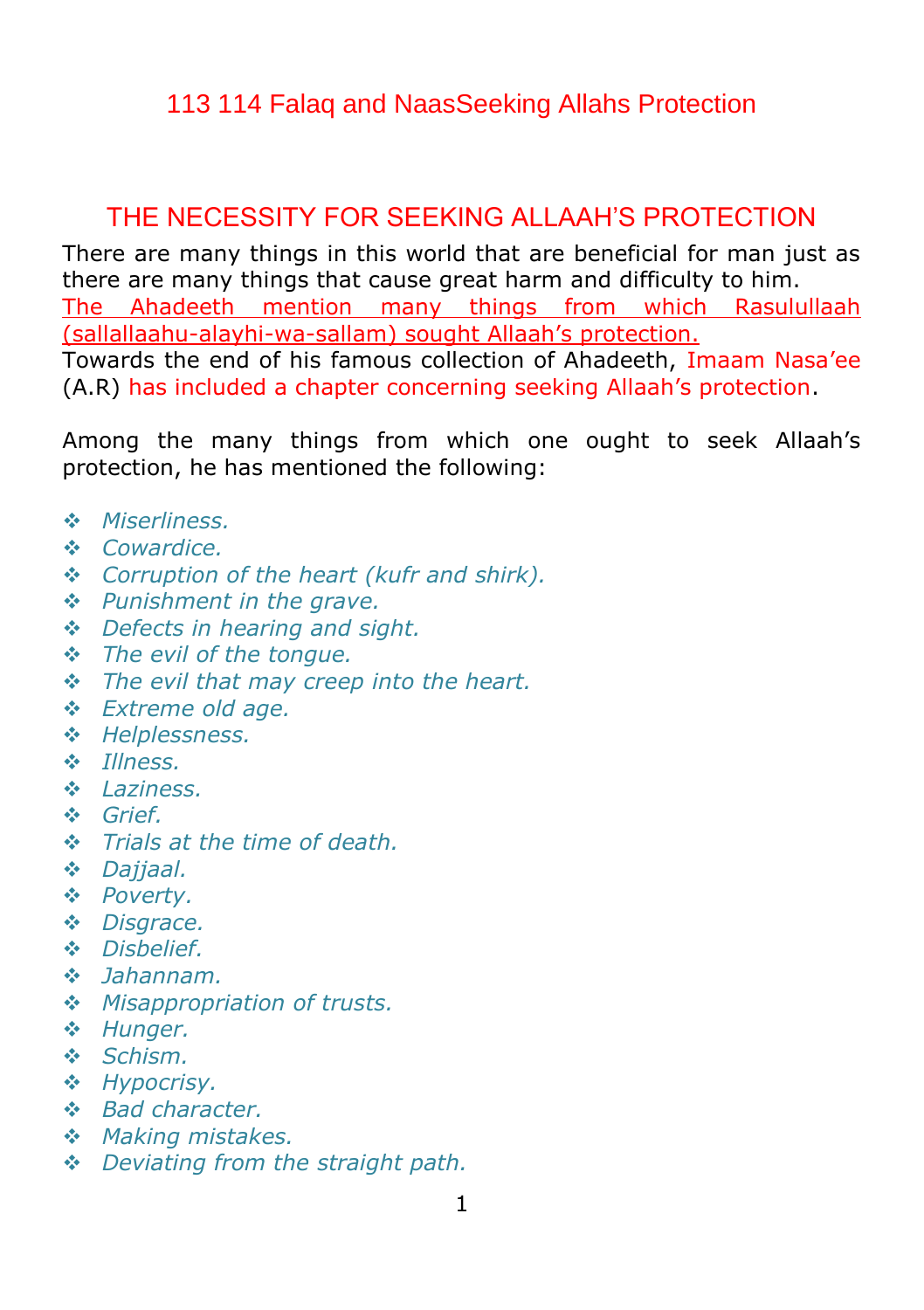- *Being an oppressor.*
- *Being overpowered by an enemy.*
- *That one's enemy should become happy at one's expense.*
- *Being ill fated.*
- *Severe illnesses like insanity and leprosy.*
- *The curse of an oppressed person.*
- *The Shayaateen from among man and Jinn.*
- *Strife that affects the living and the dead.*
- *Being swallowed by the ground.*
- *Falling from a height.*
- *Being crushed beneath something.*
- *Drowning.*
- *Burning.*
- *Being defeated by Shaytaan at the time of death.*
- *Dying after deserting the battlefield during Jihaad.*
- *Being bitten by a poisonous creature.*
- *Not benefiting from one's knowledge.*
- *An inattentive heart.*
- *An insatiable Nafs.*
- *Duas that are not accepted.*

Ulama have selected Ahadeeth that teach the du"aas through which protection is sought, and have compiled them into books.

The famous book "Munaajaat Maqbool" also contains such du"aas.

Hadhrat Abu Sa'eed Khudri (R.A) reports that Rasulullaah (sallallaahualayhi-wa-sallam) always used to seek Allaah"s protection from the evil glances of man and Jinn.

However, when the Mu"awwadhatayn (Surah Falaq and Surah Naas) were revealed, Rasulullaah (sallallaahu-alayhi-wa-sallam) recited these regularly and stopped reciting everything else to attain Allaah"s protection.

When a person recites Surah Falaq, he is securing protection against everything that Allaah has created, including the evils of the night, the evil of black magic and the evil of envious people.

When he then recites Surah Naas, he secures protection against evil whispers entering his heart. Reciting these two Surahs offers ample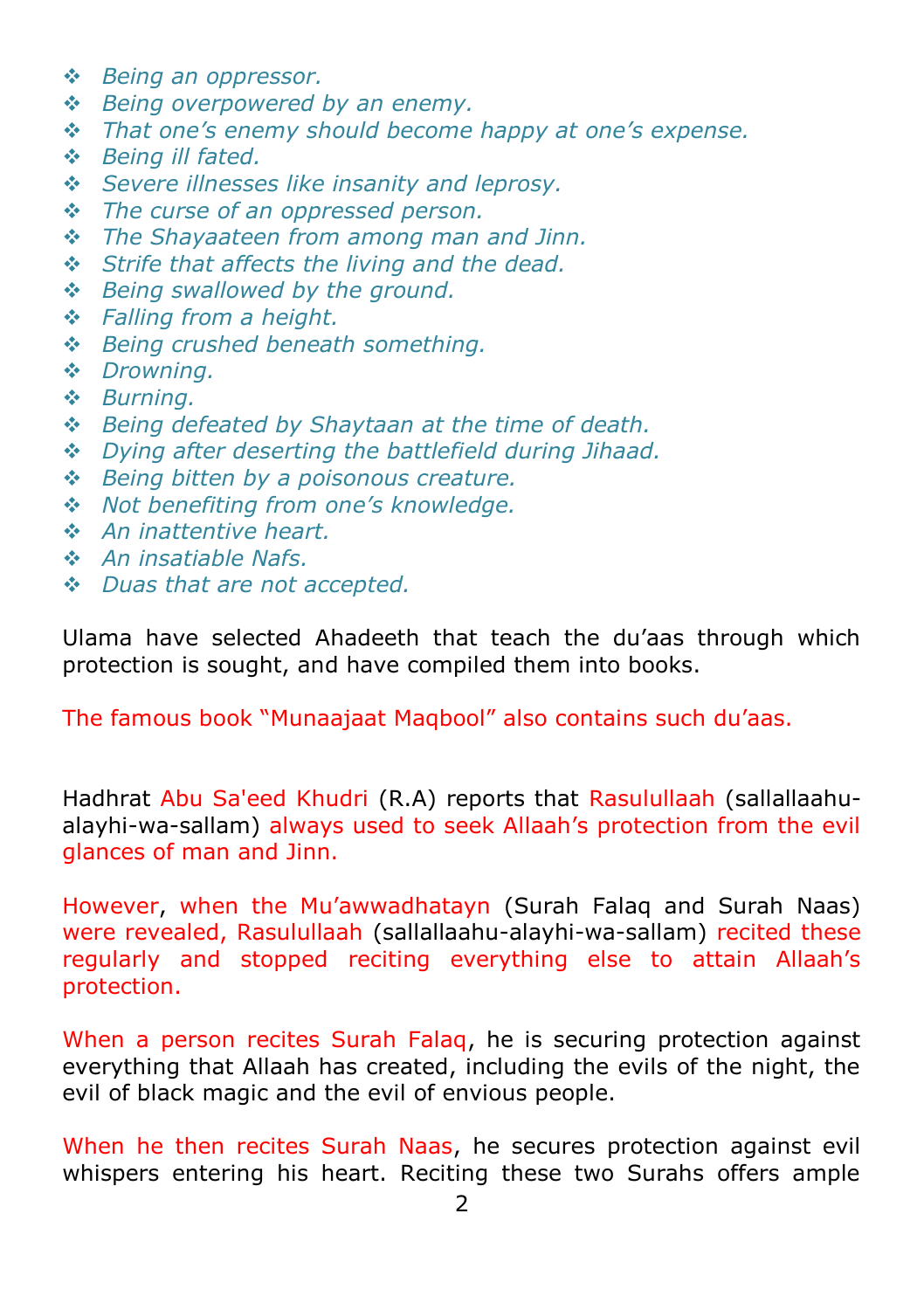protection against every evil and is especially recommended to guard against black magic.

One should recite them with Surah Ikhlaas thrice every morning and evening. Of course, they should be recited at other times as well.

If a child is suffering from any pains or has been affected by the evil eye, one should recite these two Surahs and blow on the child. Children should also be taught these two Surahs and be made to recite them regularly.

# RECITING WHEN IN DIFFICULTY

Hadhrat Uqba bin Aamir (R.A) narrates that he was once travelling with Rasulullaah (sallallaahu-alayhi-wa-sallam) when an extremely strong wind suddenly started blowing and the sky became dark. *Rasulullaah* (sallallaahu-alayhi-wa-sallam) *started seeking Allaah's protection by reciting Surah Falaq and Surah Naas*.

He then told Hadhrat Uqba bin Aamir (R.A) that he should always seek Allaah"s protection by reciting these two Surahs because there is nothing as effective as these two Surahs for seeking Allaah"s protection. [Abu Dawood]

Hadhrat Abdullaah bin Khubayb (R.A) reports that it was raining one night and the sky had become extremely dark. Concerned about the safety of Rasulullaah (sallallaahu-alayhi-wasallam), the Sahabah (R.A) looked for him. When they found him, Rasulullaah (sallallaahu-alayhi-wa-sallam) said, "Recite!" "What should I recite?" enquired Hadhrat Abdullaah bin Khubayb (R.A).

Rasulullaah (sallallaahu-alayhi-wa-sallam) replied, "Recite "Qul Huwallaahu Ahad" (Surah Ikhlaas), "Qul A"oodhu bi Rabbil Falaq" (Surah Falaq) and 'Qul A'oodhu bi Rabbin Naas' (Surah Naas) thrice every morning and evening. By doing this, you will be protected against everything you need protection from." [Tirmidhi]

# RECITING AFTER EVERY FARDH SALAAH

Hadhrat Uqba bin Aamir (R.A) narrated that Rasulullaah (sallallaahualayhi-wa-sallam) *instructed him to recite the Mu'awwadhatayn after every Fardh salaah.*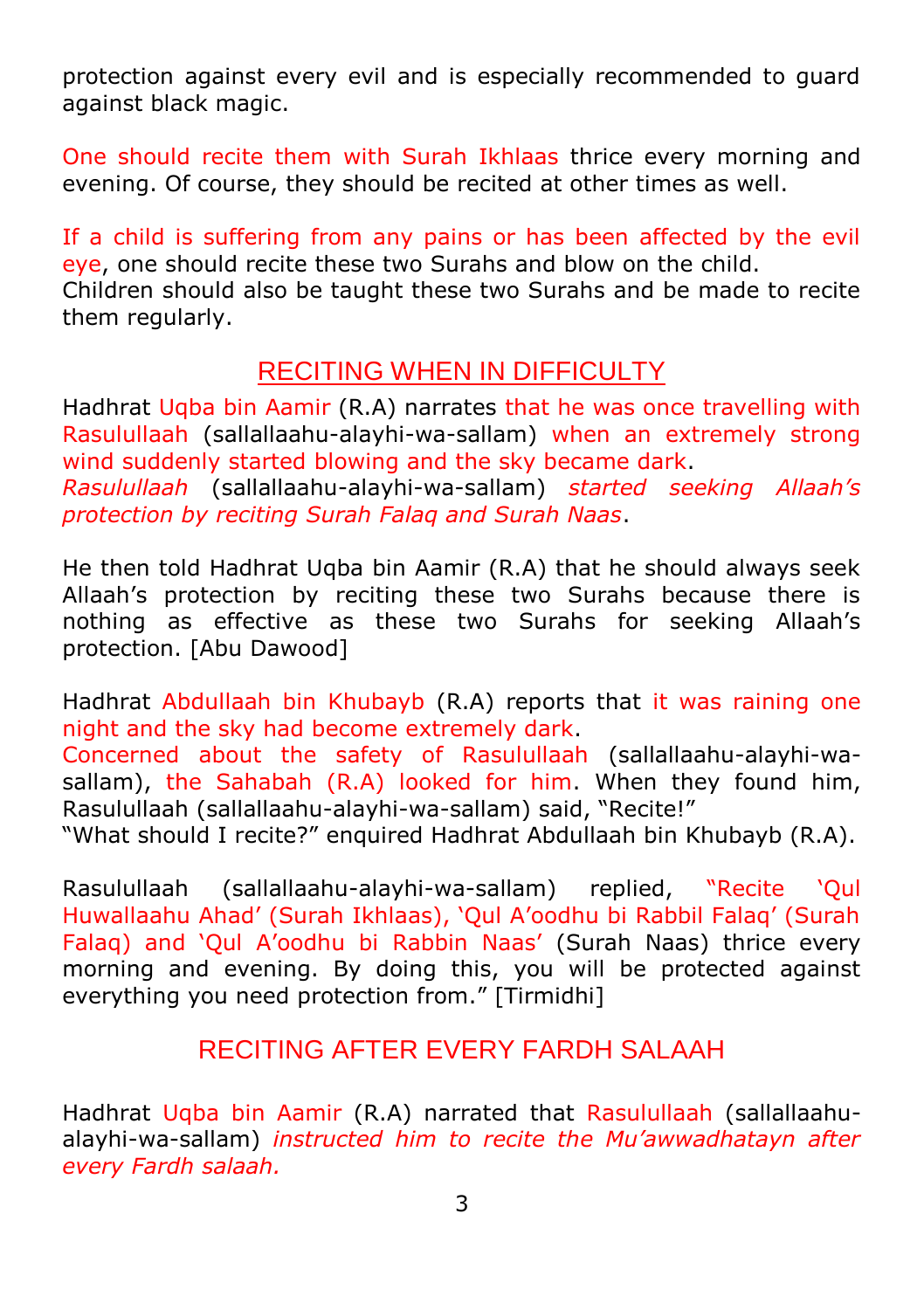### RECITING IN FAJR SALAAH WHEN TRAVELLING

Hadhrat Uqba bin Aamir (R.A) has also narrated that he was travelling with Rasulullaah (sallallaahu-alayhi-wa-sallam) when he said, *"O Uqba! Should I not teach you two Surahs that are the best Surahs by which protection is sought?*"

Rasulullaah (sallallaahu-alayhi-wa-sallam) then taught him Surah Falaq and Surah Naas.

When they stopped for the Fajr salaah, Rasulullaah (sallallaahu-alayhiwa-sallam) sensed that Hadhrat Uqba (R.A) was not himself. Rasulullaah (sallallaahu-alayhi-wa-sallam) recited Surah Falaq and Surah Naas in the Fajr salaah and then asked, "Tell me Uqba, how do you feel?"

According to another narration, Rasulullaah (sallallaahu-alayhi-wasallam) recited the two Surahs to Hadhrat Uqba (R.A) and then asked him, "How do you feel?

*Recite these two Surahs when you go to bed and when you wake up."* ["Mishkaat"]

#### RECITING WHEN GOING TO BED

Hadhrat A"isha (R.A) narrates that whenever Rasulullaah (sallallaahualayhi-wa-sallam) retired at night, *he recited Surah Ikhlaas, Surah Falaq and Surah Naas. He would then blow onto his palms in a manner that some saliva also reached the palms. Beginning with the head, face and front part of the body, Rasulullaah* (sallallaahu-alayhi-wa-sallam) *would then rub as much of his body as he could. He repeated this three times*. [Bukhari Vol. 2 Pg. 750]

### RECITING TO CURE ILLNESS

Hadhrat A"isha (R.A) has also reported that whenever Rasulullaah (sallallaahu-alayhi-wa-sallam) *was afflicted with any pains, he recited*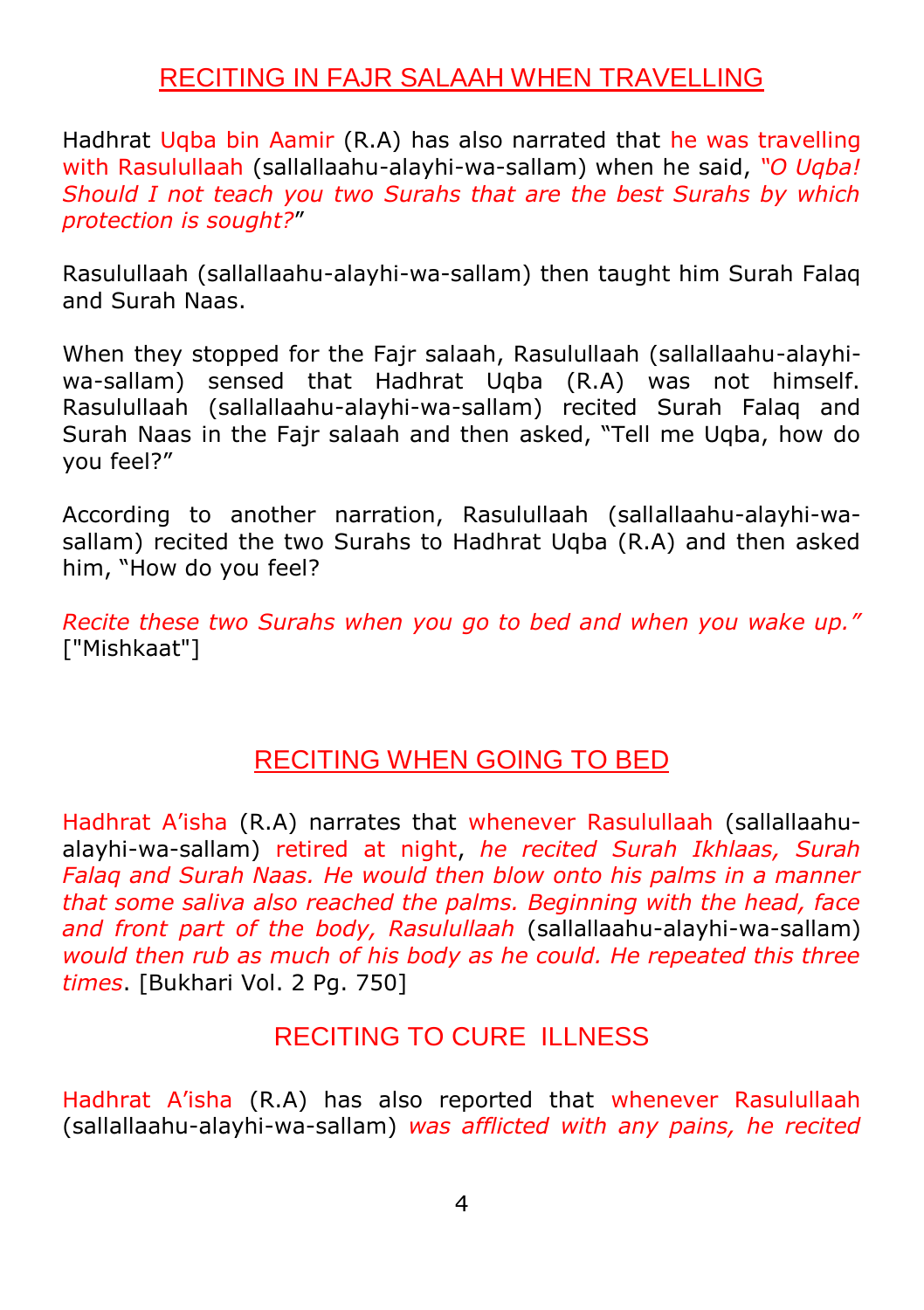*Surah Falaq and Surah Naas and then blew on his body* (using the method described in the foregoing Hadith).

She says that when Rasulullaah (sallallaahu-alayhi-wa-sallam) was in his last illness before death, she used to recite these two Surahs, blow on Rasulullaah (sallallaahu-alayhi-wa-sallam)"s palms and then pass his hands over his body. [Bukhari Vol. 2 Pg. 750]

### THE ONE WHO DEPARTS ON ARRIVAL

Imaam Tirmidhi (A.R) reports from Hadhrat Abdullaah bin Abbaas (R.A) that a person once asked Rasulullaah (sallallaahu-alayhi-wa-sallam) *which act Allaah loves most of a person.*

Rasulullaah (sallallaahu-alayhi-wa-sallam) replied, *"The act of one who departs on arrival."*

According to another narration of Tirmidhi and "Shu"abul Imaan" (Vol. 1 Pg. 348), someone once asked Rasulullaah (sallallaahu-alayhi-wasallam) *what was the best deed*. Rasulullaah (sallallaahu-alayhi-wasallam) replied that it was the deed of one who arrives and departs. When the Sahabah (R.A) enquired about the meaning of this, Rasulullaah (sallallaahu-alayhi-wa-sallam) told *them that this is the person who keeps reading the Qur'aan until he reaches the end. Upon reaching the end, he starts reciting from the beginning again*.

Because of this hadith, Qurra (especially Allaama Ibn Katheer (A.R) and those who narrate from him) always recite "Bismillaahir Rahman nir Rahim", Surah Faatiha and the first five verses of Surah Baqarah after completing the Qur'aan.

In this manner, a new recitation of the Qur'aan is started after one recitation has been completed. Doing so is Mustahab and not compulsory.

#### A WORD OF CAUTION

Some commentators have written that Hadhrat Abdullaah bin Mas'ood (R.A) did not regard Surah Falaq and Surah Naas as part of the Qur'aan but used to say that they are intended to teach people how to seek Allaah"s protection.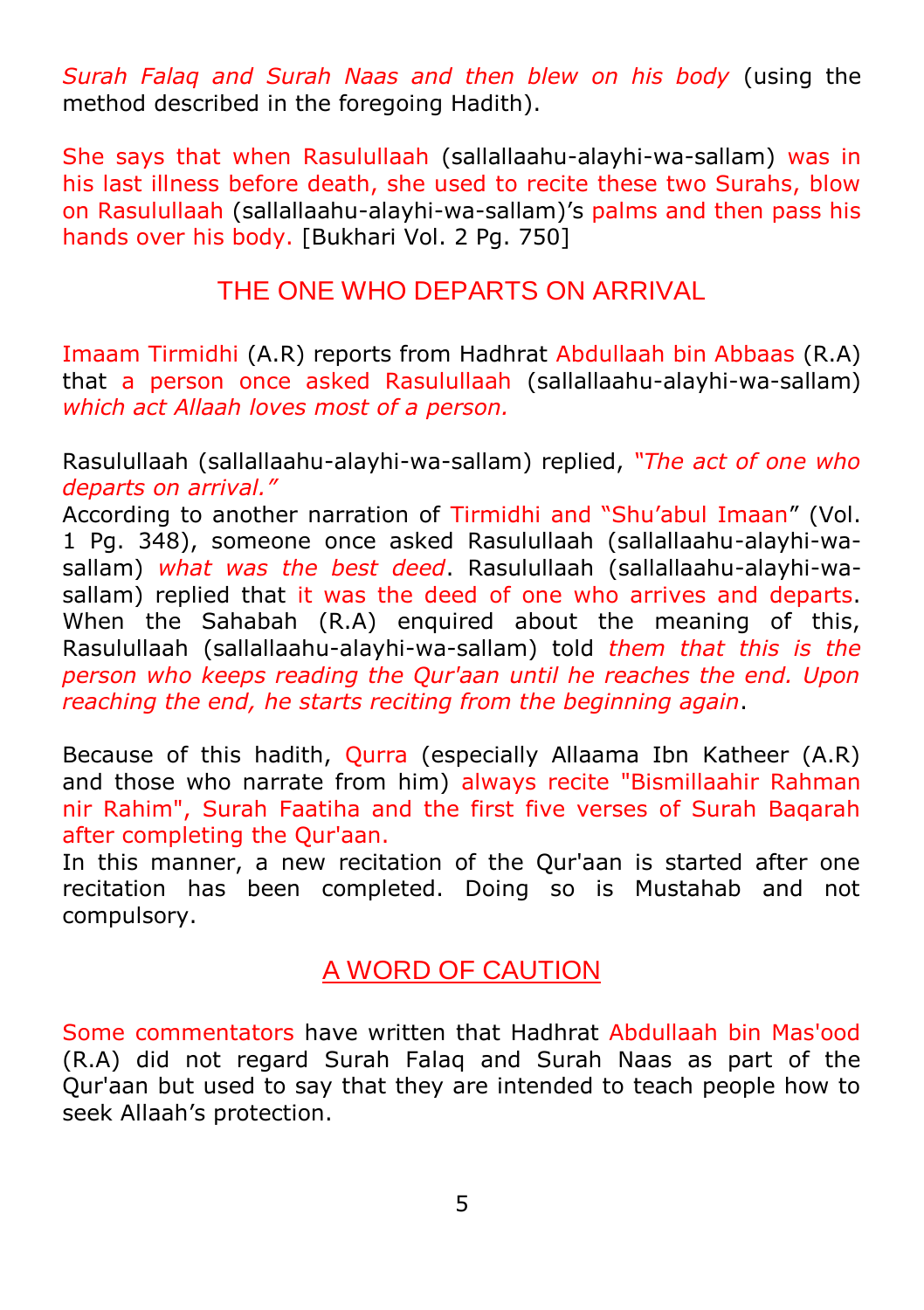Although some Ulama have reconciled his words with the facts, none of their interpretations seem satisfactory. The fact is that all the Ahadeeth that report this statement from him are isolated Ahadeeth and any isolated Ahadeeth that opposes Mutawaatir $1$  Ahadeeth cannot be accepted.

Haafidh Ibn Hazam (A.R) has written that this report from Hadhrat Abdullaah bin Mas'ood (R.A) cannot be true because the copy of Hadhrat A"isha (R.A)"s Qur'aan contains Surah Falaq and Surah Naas.

Imaam Nawawi (A.R) has also denied these reports and stated that *a person who denies that Surah Falaq and Surah Naas are part of the Qur'aan is a Kaafir.*

The Qiraa"ah of Hadhrat Imaam Aasim (A.R), which he reports from Hadhrat Abdullaah bin Mas'ood (R.A) contains Surah Falaq and Surah Naas.

The narrations of this Qiraa"ah are Mutawaatir and therefore beyond doubt. Therefore, if Hadhrat Abdullaah bin Mas'ood (R.A) had ever made such a statement, he must have certainly retracted it later.

Surah Falaq and Surah Naas are found in all the copies of the Qur'aan that the Sahabah (R.A) dispatched throughout the Muslim world and these two Surahs are established as part of the Qur'aan in all the authentic narrations of Qiraa"ah. Therefore, anyone who denies that they not part of the Qur'aan cannot be a Muslim.

There are many irreligious antagonists who are breeding doubts in the hearts of Muslims by quoting in their books narrations that the leading scholars of Islaam have rejected. They deny the authenticity of the Qur'aan and say that if they are labelled as Kuffaar, (Allaah forbid!) Hadhrat Abdullaah bin Mas'ood (R.A) should also be labelled as such. These are merely statements of ignorance which they use as a smoke screen to save themselves.

May Allaah save us from their treachery. Aameen.

-

#### conclusion

With the completion of this commentary of the Mu"awwadhatayn, this entire Tafseer "Anwaarul Bayaan" has been completed. All praises are due to Allaah, the Most Bountiful Sovereign Who has granted me the understanding of the

 $<sup>1</sup>$  A Mutawaatir hadith is a hadith that has been narrated by so many people in</sup> every era that it is impossible that the hadith could be a fabrication.